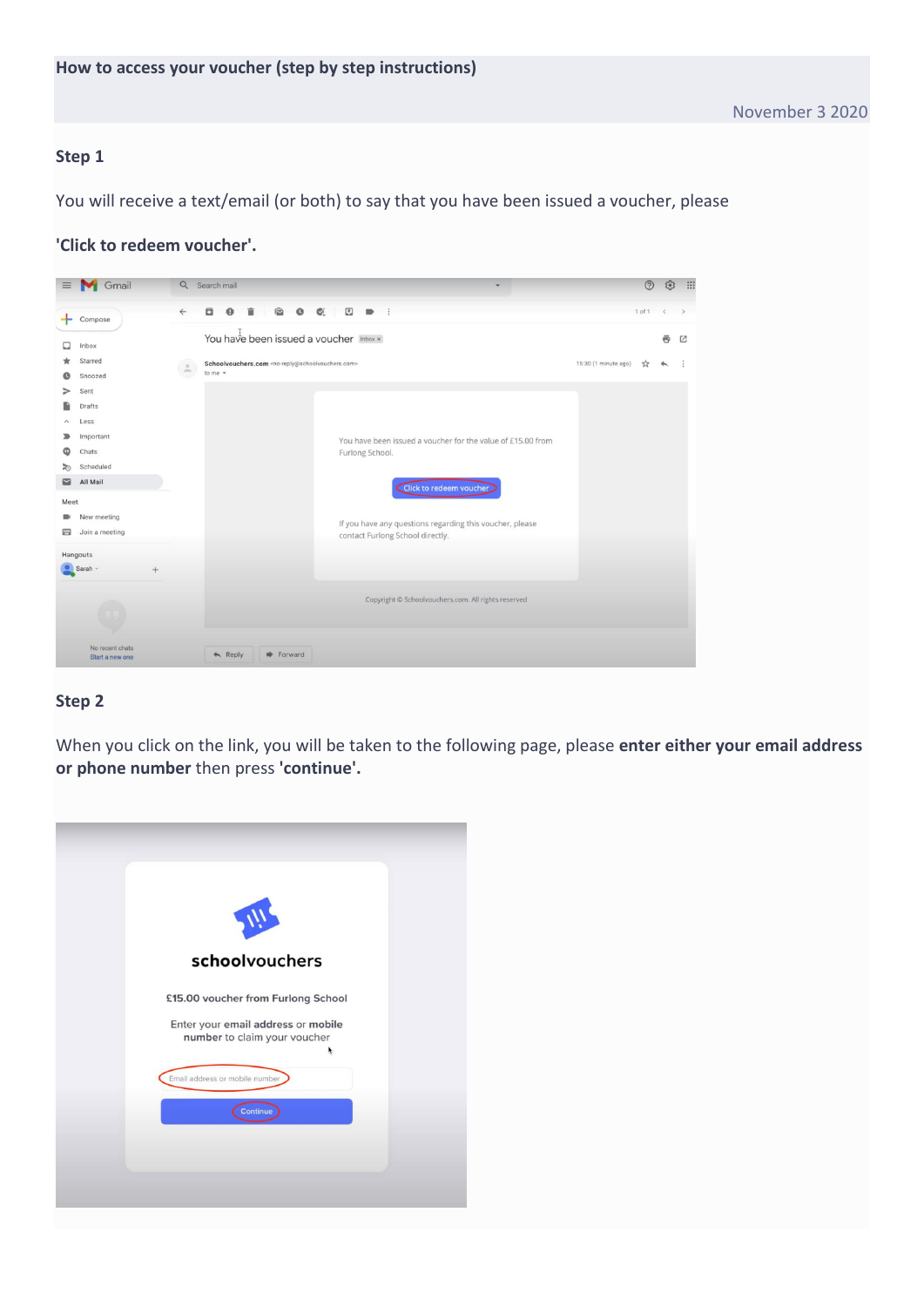You will then be taken to the following page to create your account. Please **enter your details** then **tick the terms and conditions** box before pressing **'continue'.**

| You're new here!<br>Please provide a few additional details |                                                       |  |  |  |
|-------------------------------------------------------------|-------------------------------------------------------|--|--|--|
| <b>First name</b>                                           | Last name                                             |  |  |  |
| First name                                                  | Last name                                             |  |  |  |
| sarahlawsonrose@gmail.com<br>Mobile number                  |                                                       |  |  |  |
|                                                             |                                                       |  |  |  |
|                                                             | agree to the terms and conditions and privacy policy. |  |  |  |

## **Step 4**

You will then be asked to check your inbox to **confirm your email address.**

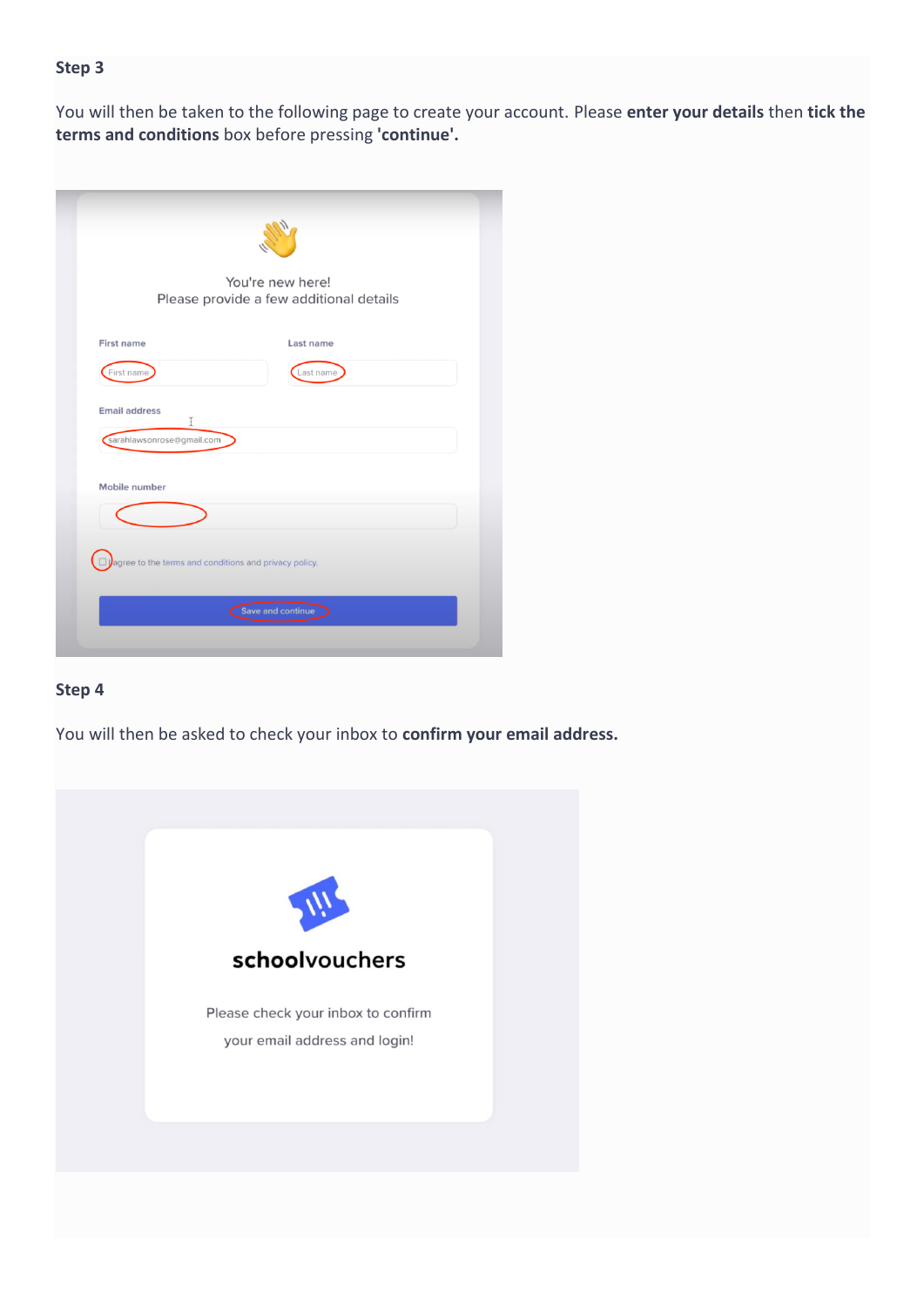Once you have received the email, please press **'confirm email address'.**



### **Step 6**

You can now **select the retailer** you wish to receive a voucher for.

| W            | schoolvouchers                            |                         |             | $\equiv$ |
|--------------|-------------------------------------------|-------------------------|-------------|----------|
|              | Please select a retailer for this voucher | Your £15.00 voucher     |             |          |
| Morrisons    | Morrisons                                 | <b>ASDA<sup>V</sup></b> | Asda        |          |
| (M'Coll's)   | McColl's                                  | <b>ALDI</b>             | Aldi        |          |
| Iceland      | Iceland                                   |                         | Sainsbury's |          |
| <b>TESCO</b> | Tesco                                     | WAITROST                | Waitrose    |          |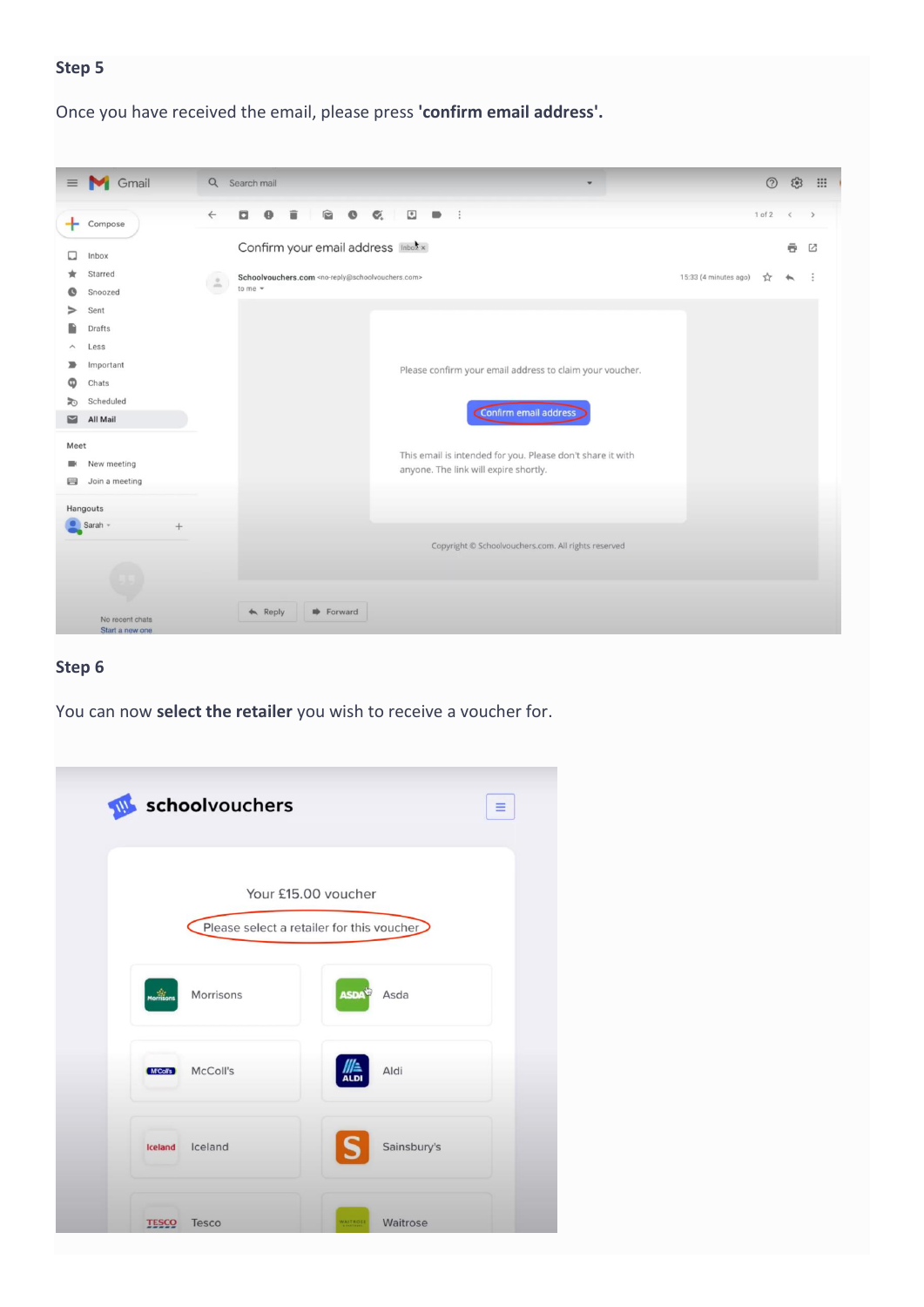**Once selected, scroll down and tick the box to confirm the choice, then press 'confirm'.**

|              |              | Please select a retailer for this voucher                                                      |
|--------------|--------------|------------------------------------------------------------------------------------------------|
| Morrisons    | Morrisons    | Asda<br><b>ASDA</b>                                                                            |
| M'Coll's     | McColl's     | Aldi<br><b>ALDI</b>                                                                            |
| Iceland      | Iceland      | Sainsbury's                                                                                    |
| <b>TESCO</b> | <b>Tesco</b> | Waitrose<br><b>WAITROSE</b>                                                                    |
|              |              | By confirming your retailer choice, you will be unable to make any further changes.<br>Confirm |

# **Step 7**

Once confirmed, Please **copy the pin** and press **'view voucher'.**

**Please note: If you selected Asda or Morrisons as your retailer, you will need to wait until we email you when the voucher is ready. All other retailers give you instant access to your voucher.**